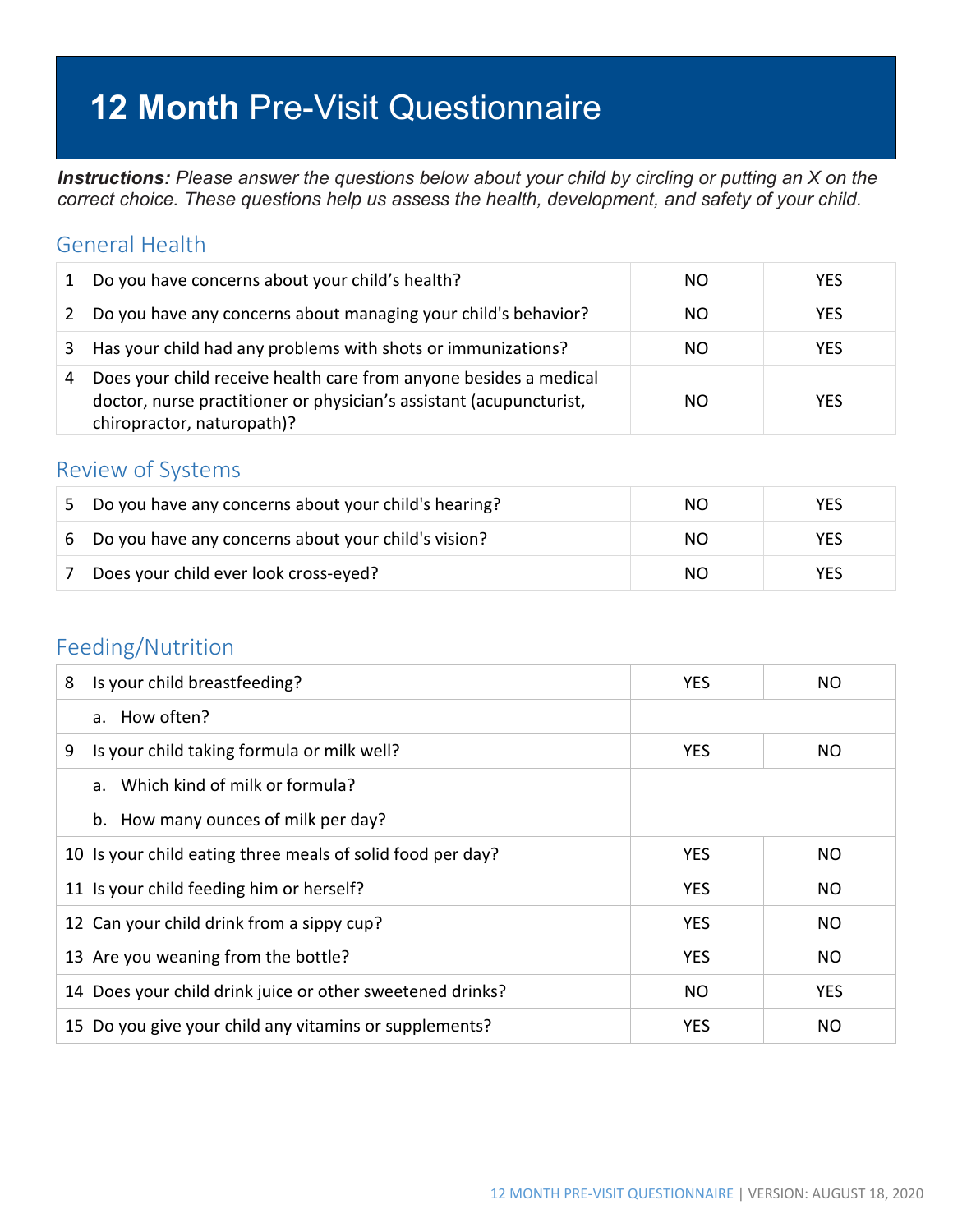#### Oral Health

| 16 Has your child started to see a dentist?<br>(If your answer is yes, please skip ahead to #21)                          | <b>YES</b> | NO.        |                 |
|---------------------------------------------------------------------------------------------------------------------------|------------|------------|-----------------|
| ANSWER #17-20 ONLY IF YOUR CHILD HAS NOT SEEN A DENTIST                                                                   |            |            |                 |
| 17 Has any caregiver had cavities/dental decay in the past year?                                                          | NO.        | <b>YES</b> |                 |
| 18 Does your child drink something other than water from a cup<br>continually and/or snack frequently throughout the day? | NO.        | <b>YES</b> |                 |
| 19 Does your water contain fluoride or is your child on a fluoride<br>supplement?                                         | <b>YES</b> | NO.        | <b>NOT SURE</b> |
| 20 Do your brush your child's teeth with a fluoride-containing<br>toothpaste (size of a grain of rice) twice daily?       | <b>YES</b> | NO.        |                 |

## Elimination

| 21 Does your child have any problems with bowel movements | N0 |  |
|-----------------------------------------------------------|----|--|
| (pooping)?                                                |    |  |

## Activity / Exercise / Screen Time

| 22 Does your child have screen time (smartphone, tablet, TV)? | ΝO         | <b>YES</b> |
|---------------------------------------------------------------|------------|------------|
| 23 Do you play with and read to your child every day?         | <b>YES</b> | NO.        |
| 24 Does your child get supervised floor time every day?       | YES        | NO.        |

## Sleep

| 25 Does your child sleep through the night? | <b>VEC</b> | NO. |
|---------------------------------------------|------------|-----|
| 26 Do you have a bedtime routine?           | YES        | ΝO  |

#### Social Stressors

| 27 Have there been any major changes or stresses in your<br>family recently?                                    | NO.       | <b>YES</b> |                  |
|-----------------------------------------------------------------------------------------------------------------|-----------|------------|------------------|
| 28 Within the past 12 months have you worried that your<br>food would run out before you got money to buy more? | <b>NO</b> | <b>YES</b> | <b>SOMETIMES</b> |
| 29 Within the past 12 months did you run out of food and you<br>didn't have money to get more?                  | NO        | <b>YFS</b> | <b>SOMETIMES</b> |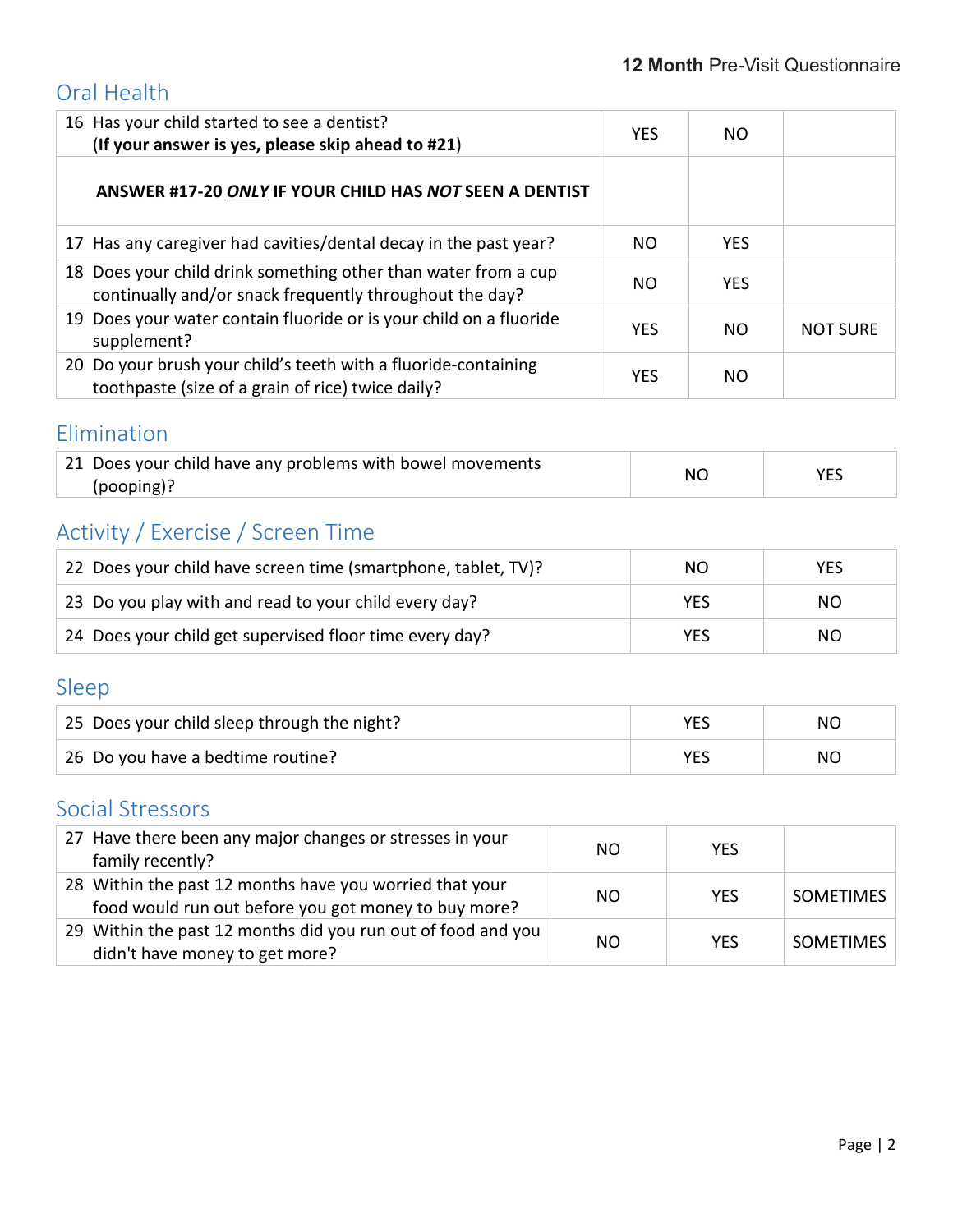# Development

| 30 Does your child babble, copy words you say, and make sounds?                          | <b>YES</b> | N <sub>O</sub> |
|------------------------------------------------------------------------------------------|------------|----------------|
| 31 Does your child say one or two words?                                                 | <b>YES</b> | <b>NO</b>      |
| 32 Can your child follow simple directions?                                              | <b>YES</b> | NO.            |
| 33 Does your child give you a book to read?                                              | <b>YES</b> | NO.            |
| 34 Does your child wave bye-bye and play peek-a-boo?                                     | <b>YES</b> | N <sub>O</sub> |
| 35 Does your child bang toys together?                                                   | <b>YES</b> | N <sub>O</sub> |
| 36 Does your child eat finger foods with thumb and forefinger (pincer)?                  | <b>YES</b> | N <sub>O</sub> |
| 37 Does your child walk well or with a little help? (like holding onto your<br>fingers)? | <b>YES</b> | N <sub>O</sub> |
| 38 Can your child creep up stairs?                                                       | <b>YES</b> | NO.            |

#### Lead

| 39 Is your child regularly in a house built before 1978?                               | NO.       | <b>YES</b> |
|----------------------------------------------------------------------------------------|-----------|------------|
| a. Is there any peeling or chipping paint or are you remodeling?                       | <b>NO</b> | <b>YES</b> |
| 40 Does your child have a brother, sister, or playmate who ever had lead<br>poisoning? | NO.       | <b>YES</b> |

## Safety

| 41 Do you always stay close enough to touch your child when<br>he or she is in the bath?                   | <b>YES</b> | NO.        |                         |
|------------------------------------------------------------------------------------------------------------|------------|------------|-------------------------|
| 42 Do you keep furniture away from windows or use window<br>guards?                                        | <b>YES</b> | <b>NO</b>  |                         |
| 43 Does your child wear any jewelry (including necklaces)?                                                 | NO.        | <b>YES</b> |                         |
| 44 Do you have a gate on your stairs?                                                                      | <b>YES</b> | <b>NO</b>  | DOESN'T<br><b>APPLY</b> |
| 45 Is the crib mattress at the lowest position?                                                            | <b>YES</b> | <b>NO</b>  |                         |
| 46 Do you hold or carry hot liquids around your child?                                                     | NO.        | <b>YES</b> |                         |
| 47 Does your child ride in a rear-facing safety seat, in the back<br>seat?                                 | <b>YES</b> | <b>NO</b>  |                         |
| 48 Does anyone smoke or vape around your child?                                                            | NO.        | <b>YES</b> |                         |
| 49 Do you have working smoke and carbon monoxide<br>detectors in your home?                                | <b>YES</b> | NO.        |                         |
| 50 If your child has fair skin, do you apply sunscreen if out in<br>the sun for longer than 15-30 minutes? | <b>YES</b> | <b>NO</b>  | DOESN'T<br><b>APPLY</b> |
| 51 Do you keep plastic bags and latex balloons away from<br>your child?                                    | <b>YES</b> | NO.        |                         |